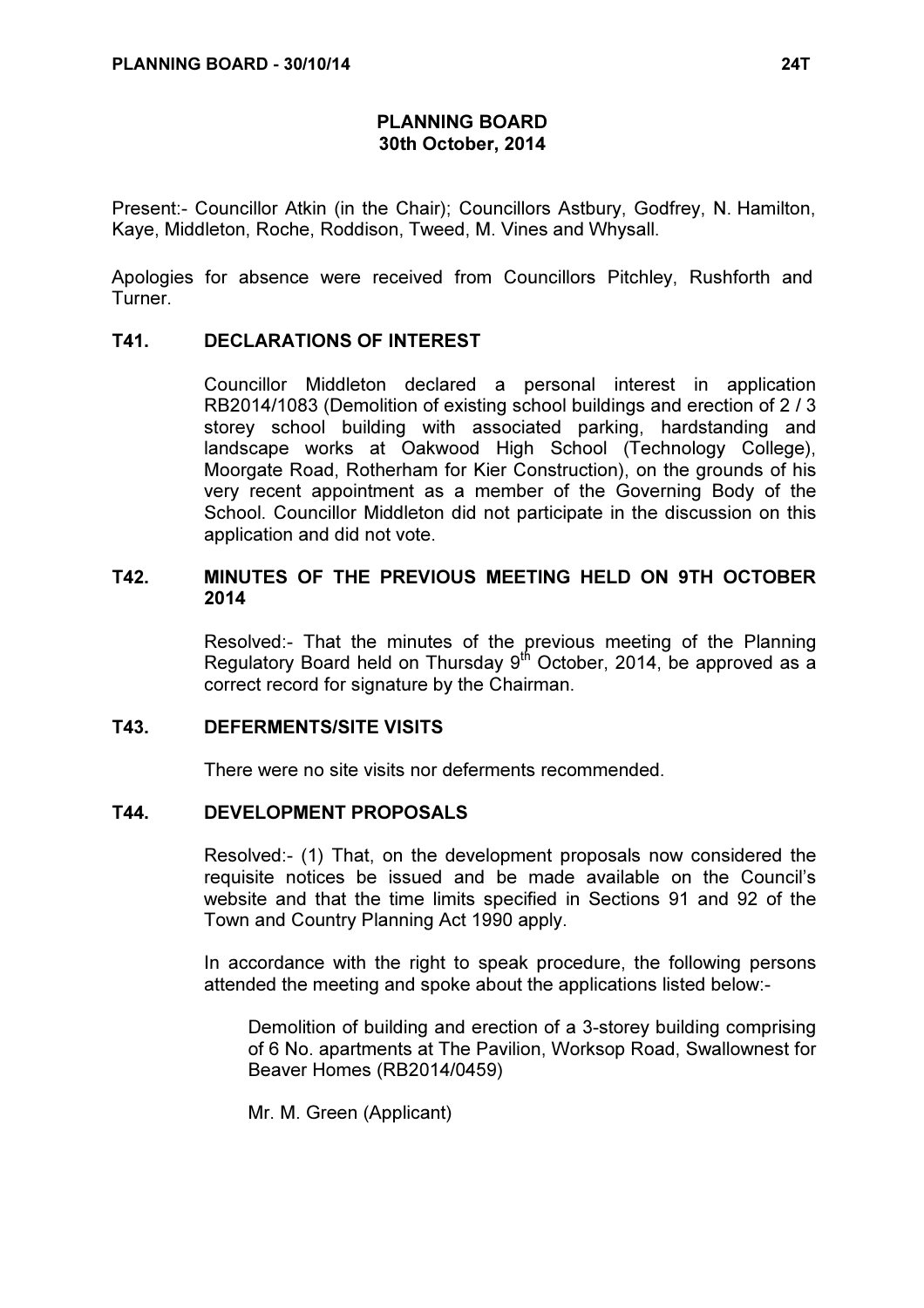Application to vary condition 02 (minor changes to footprint and elevations and the installation of a conveyor belt between buildings 1 and 11) imposed by RB2013/1331 (Installation of a biomass energy development incorporating a 350,000 tpa wood pellet manufacturing process and an associated biomass combined heat and power (CHP) plant) at Firth Rixon Ickles Works, Sheffield Road, Templeborough for Brite Partnership (North East) Ltd. (RB2014/1045)

Mr. Williams (on behalf of the Applicant)

Demolition of existing school buildings and erection of 2 / 3 storey school building with associated parking, hardstanding and landscape works at Oakwood High School (Technology College), Moorgate Road, Rotherham for Kier Construction (RB2014/1083)

Mrs. J. Bellamy (Objector) Mr. M. Bellamy (Objector) Mr. P. Owen (on behalf of the Applicant)

(2) That applications RB2014/0459, RB2014/0890, RB2014/0923, RB2014/1145, RB2014/1146, RB2014/1152 and RB2014/1217 be granted for the reasons adopted by Members at the meeting and subject to the relevant conditions listed in the submitted report.

(3) That application RB2014/1083 be granted for the reasons adopted by Members at the meeting and subject to the relevant conditions listed in the submitted report and subject to the following additional conditions:-

### 23

Before the building is brought into use details shall be submitted to the Local Planning Authority stating how pedestrian access / egress via the stepped access to the former Oakwood swimming pool site shall be restricted.

Reason : In the interest of pedestrian and highway safety.

#### 24

Except in case of emergency, operations should not take place on site other than between the hours of 08:00 – 18:00 Monday to Friday and between 09:00 – 13:00 on Saturdays. There should be no working on Sundays or Public Holidays. At times when operations are not permitted work shall be limited to maintenance and servicing of plant or other work of an essential or emergency nature. The Local Planning Authority should be notified at the earliest opportunity of the occurrence of any such emergency and a schedule of essential work shall be provided.

Reason : In the interest of residential amenity.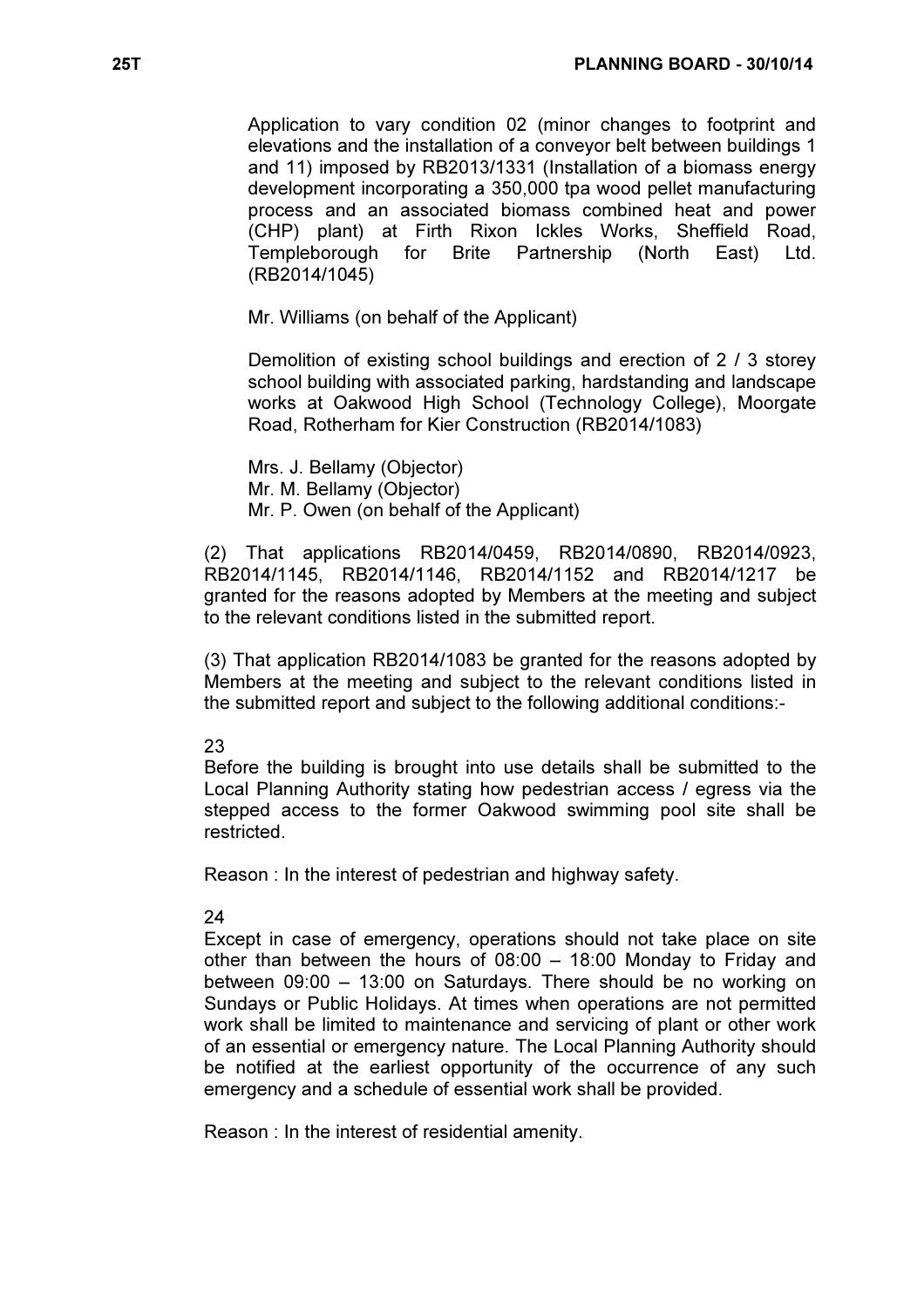## 25

Heavy goods vehicles should only enter or leave the site between the hours of 08:00 – 18:00 on weekdays and 09:00 – 13:00 Saturdays and no such movements should take place on or off the site on Sundays or Public Holidays (this excludes the movement of private vehicles for personal transport).

Reason : In the interest of residential amenity.

### 26

During the construction phase all HGVs shall approach / leave the site via A618 Moorgate Road / A631 West Bawtry Road as specified in the Construction Traffic Management Plan Rev C, dated 9 October 2014.

Reason : In the interests of highway safety and to ensure the vehicles approach / leave the site via suitable roads to minimise traffic issues.

### 27

During the construction phase no HGVs shall access the site between the hours of 08:15 and 09:15 and 15:15 and 16:00 Mondays to Fridays during School Term time as specified in the Construction Traffic Management Plan Rev C, dated 9 October 2014.

Reason : In the interests of highway safety and the safety of children / parents coming to and from the site during peak hours.

(4) (a) That, with regard to application RB2014/1045, the Council shall enter into an agreement with the developer under Section 106 of the Town and Country Planning Act 1990 for the purposes of securing the same obligations as were previously secured through planning permission RB2013/1331;

(b) consequent upon the satisfactory signing of such an agreement, referred to at (4)(a) above, the Council resolves to grant permission for the proposed development subject to the conditions set out in the submitted report.

(Councillor Middleton declared a personal interest in application RB2014/1083 (Demolition of existing school buildings and erection of 2 / 3 storey school building with associated parking, hardstanding and landscape works at Oakwood High School (Technology College), Moorgate Road, Rotherham for Kier Construction), on the grounds of his very recent appointment as a member of the Governing Body of the School. Councillor Middleton did not participate in the discussion on this application and did not vote)